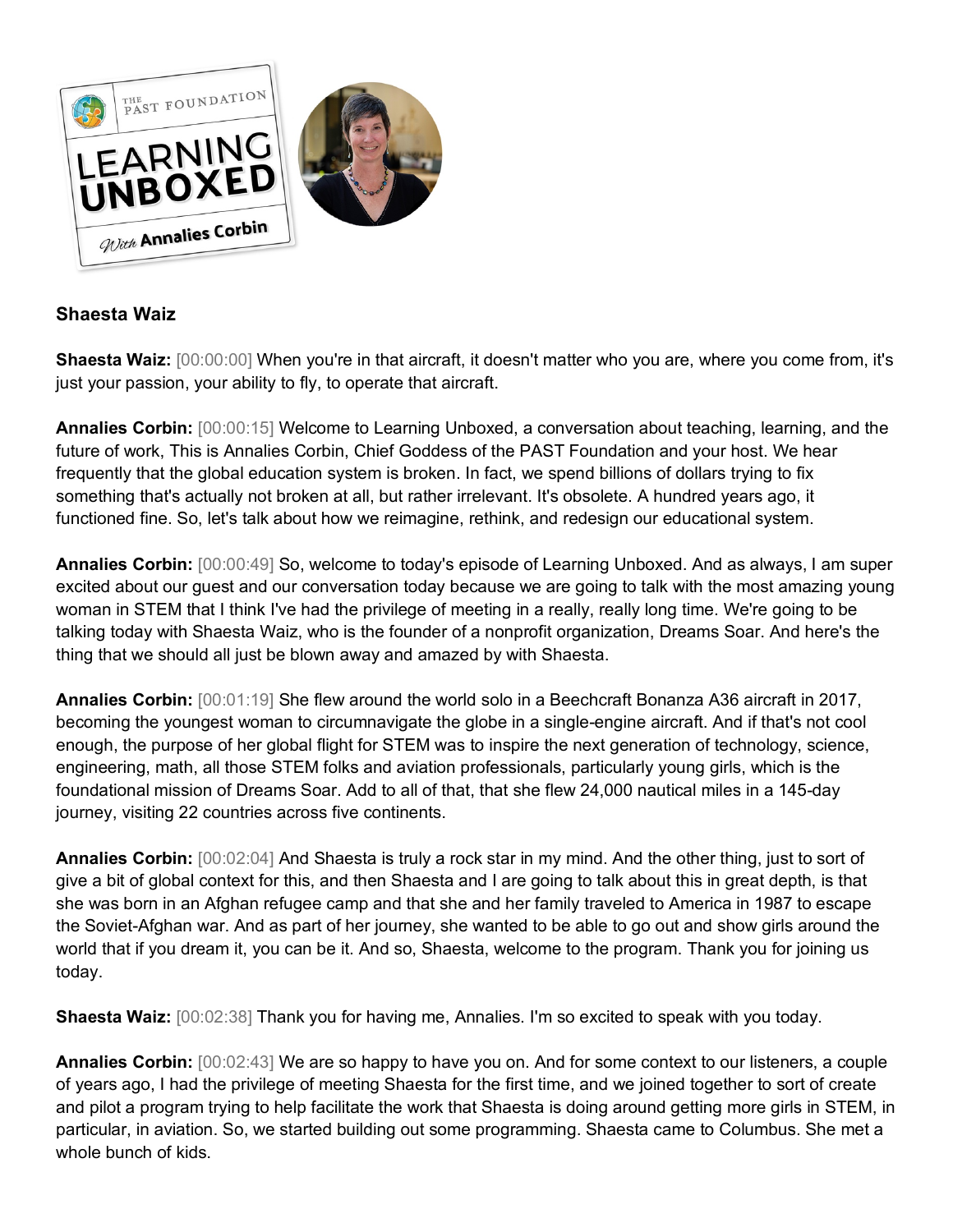**Annalies Corbin:** [00:03:08] We did this amazing Girls' Soar day, if you will, out at OSU, Rickenbacker Airport. And then, since then, we've been doing more things together and just really, really starting to help push the dreams or agenda of getting more girls and women in STEM and aviation in particular. And so, Shaesta, I want to start with, give everybody the sort of 100,000-foot view about why this sort of mission and vision is so personally a passion project for you.

**Shaesta Waiz:** [00:03:41] Well, Annalies, I have to start off by sharing, in growing up, I really didn't challenge myself when it came to my education. I was in a school district in Richmond, California. And in this specific school district, it was just a lot of poverty. The school district didn't have a lot of resources. We had tons of substitute teachers. It just wasn't very stable. And for me, it almost seemed like school was somewhat like of a daycare. Like you go there from a period of time in the day, and then you go home, and that's the end of it.

**Shaesta Waiz:** [00:04:24] So, I didn't feel a challenge or a sense of belonging when it came to education. And I was just kind of getting by, doing the bare minimum, not really doing my homework. It wasn't until later in life, I have five sisters who are six girls, where eventually, my family moved out of this school district to a nicer school district, where nicer, what I mean by that is we had resources, we had a library, we had teachers that we knew that were with us from the very start.

**Shaesta Waiz:** [00:04:55] But the biggest shift was the students, my classmates. And I remember being involved in class projects and everyone talking about college. And I just felt so much like an outsider, like I didn't even know what really college was about. I didn't have this connection with education. I didn't know what I would want to do if I were to even go to college. And I'll never forget it. It was during lunch time. I was sitting with my friends, and they turned to me, and they're like, what about you?

**Shaesta Waiz:** [00:05:29] What is it that you're going to do after high school? And I'm like, well, I hope I get married and have children right after high school. And they were shocked because this was something that wasn't common. The norm was either get a job or go to college. And the way that that made me feel, it resonated with me, because I thought, I feel like an outsider, I feel like I'm so behind. And I may not go to college, but I have four younger sisters.

**Shaesta Waiz:** [00:06:01] And I would never want them to feel the way that I feel right now in this conversation. And if I don't change things for myself, and figure out what college is about, and what are the SATs and financial aid, if I don't figure it out for my sisters, then they might follow into my footsteps and have the same experiences once they would get into high school. And I think that's where the seed was planted.

**Shaesta Waiz:** [00:06:25] And from there, when I started to just figure out next steps, college, I learned a lot. And I took that information, and I thought, well, wait a minute, if I feel this way about college, there might be other peers of mine feeling the same way. And so, I started a club called the College Bound Club, and it was just for students who didn't know what college was and they had an interest.

**Annalies Corbin:** [00:06:52] And this in high school or in college that you started this?

**Shaesta Waiz:** [00:06:55] Yeah, this is the high school. I'm sorry.

**Annalies Corbin:** [00:06:57] So, still in high school, yeah. Okay.

**Shaesta Waiz:** [00:06:59] Yeah. College Bound Club. Then fast forward to when I got to college, I saw the difference that my passion had on my sisters, and my peers, and in high school. And it was just such a good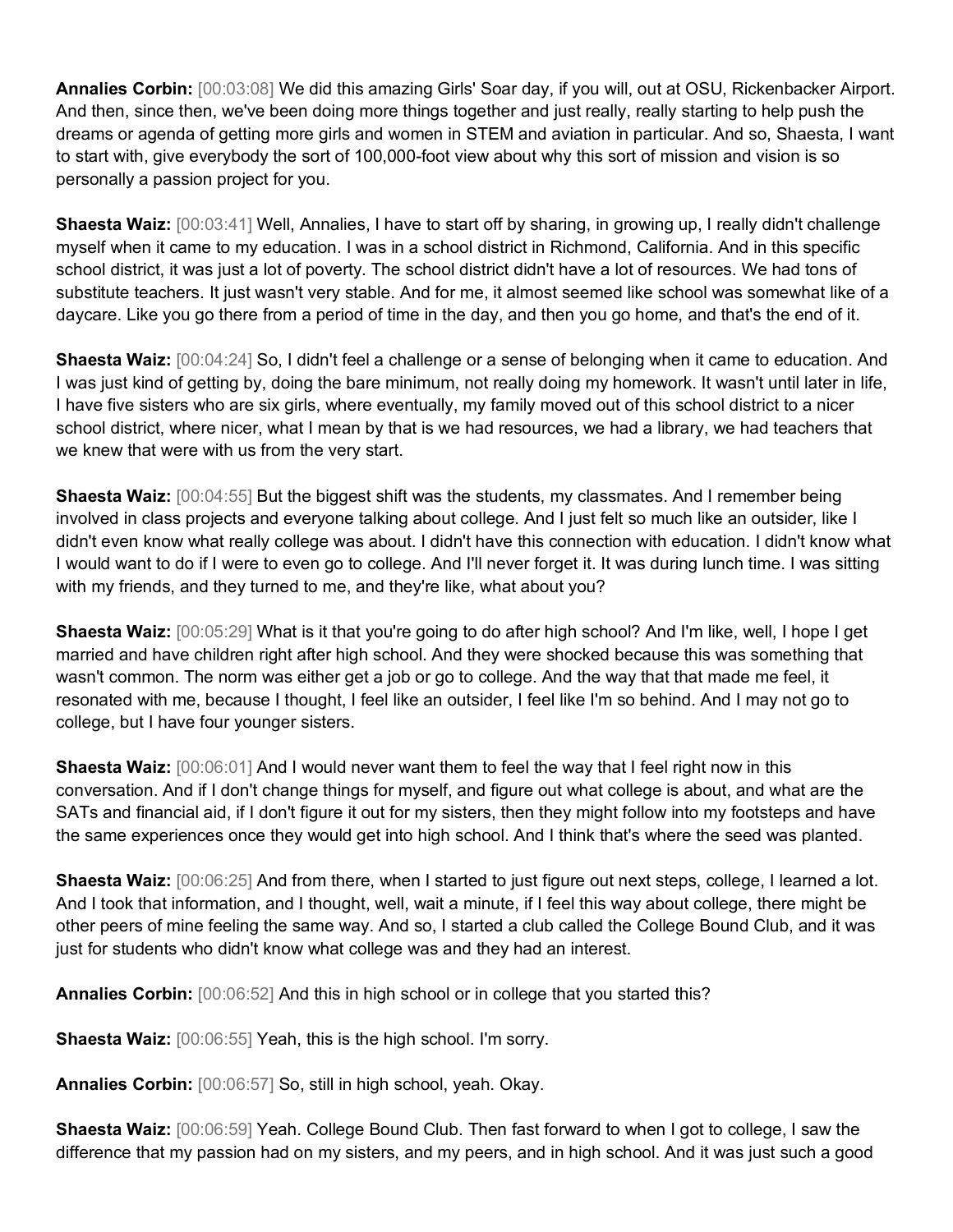feeling to be able to give hope to people and give them information. And that carried on into college. When I was in college, I started what is known now as the Women's Ambassadors Program. And for those who don't know, I attended a university called Embry-Riddle Aeronautical University. I did my bachelor's and my master's there. And I started the Women's Ambassadors Program, which essentially is a big sister program where current students mentor the incoming female freshman class.

**Annalies Corbin:** [00:07:46] That's fabulous. Absolutely fabulous.

**Shaesta Waiz:** [00:07:49] And that made a difference. And I thought, well, wait a minute, I'm a pilot, what is stopping me from getting into an airplane, and going around the world, and sharing this passion for education, for specifically STEM? Because I grew up thinking, oh, it's just so scary. Like I'm not good in math. I don't know much about science. But once I related STEM, science, technology, engineering, mathematics to my passion, which is aviation, I started to understand it more. And so, I just had this need. I need to utilize my passion, go around the world, and talk to students who normally wouldn't be exposed to aviation or STEM, and share this beautiful field with them and hopefully get them inspired.

**Annalies Corbin:** [00:08:35] Which we know that you have. And we're going to dig into the way you've inspired others here in a minute, but I want to sort of step back just a minute and sort of get a sense from you of how does a young, passionate, inspired woman in high school who's not sure even what the whole deal with college is, or how to get there, what that's going to look like, how do you go from that young woman to finding your way in college, but in the field of aviation? I mean, Embry-Riddle is really hard to get into. And more importantly, it's very, very centrally focused. It's very specific. So, how do you go from a young woman who doesn't know a thing about college to a young woman who is now studying aviation? Where's the back story? Help us make that connection with, yeah.

**Shaesta Waiz:** [00:09:25] Yeah. If I worked and figured out what college was about, if it was for me, I don't think I would have been as driven to figure out the information that I did, but because I was doing it for people that I love, my sisters, that really kept me motivated to ask questions that are common to others. But for me, it was all new. And my parents, they grew up in Afghanistan. They could barely speak English. I couldn't go to them and ask these questions.

**Shaesta Waiz:** [00:09:56] And so, what I learned is the more that I asked, the more knowledge that I gain, the more empowered I felt. And the more I realized that there are a lot of people like me out there and they're maybe too shy or too embarrassed to ask those questions. And it's just like, I felt like the more involved that I got, the more I felt like this is my purpose. I don't know what my purpose is, but this is it for now. And I felt so empowered. And so, that really kept me going.

**Shaesta Waiz:** [00:10:30] And I realized that if I am helping others, I strive. If I do it for selfish reasons, I fall flat on my face. But if I'm doing it for others who really need it, it's what keeps me going and it motivates me to ask those questions and not get embarrassed. And really, education and knowledge really is so powerful. It's lifted me up so much and that's carried through going to Embry-Riddle. Embry-Riddle was the only college that I applied to, because I thought, this is where I want to go, I need to figure out how to get there.

**Shaesta Waiz:** [00:11:13] And to be quite honest, everything in my life, I feel like, is so random, but I grew up terrified of flying and the reason for that was because we lived very close to an Air Force base. And you would hear these massive C-17s taking off and you would just hear the sheer roar in the engines as they would fly over. And as a kid who knew nothing about aviation, that terrified me and the only exposure that I had to aviation were aircraft accidents on television.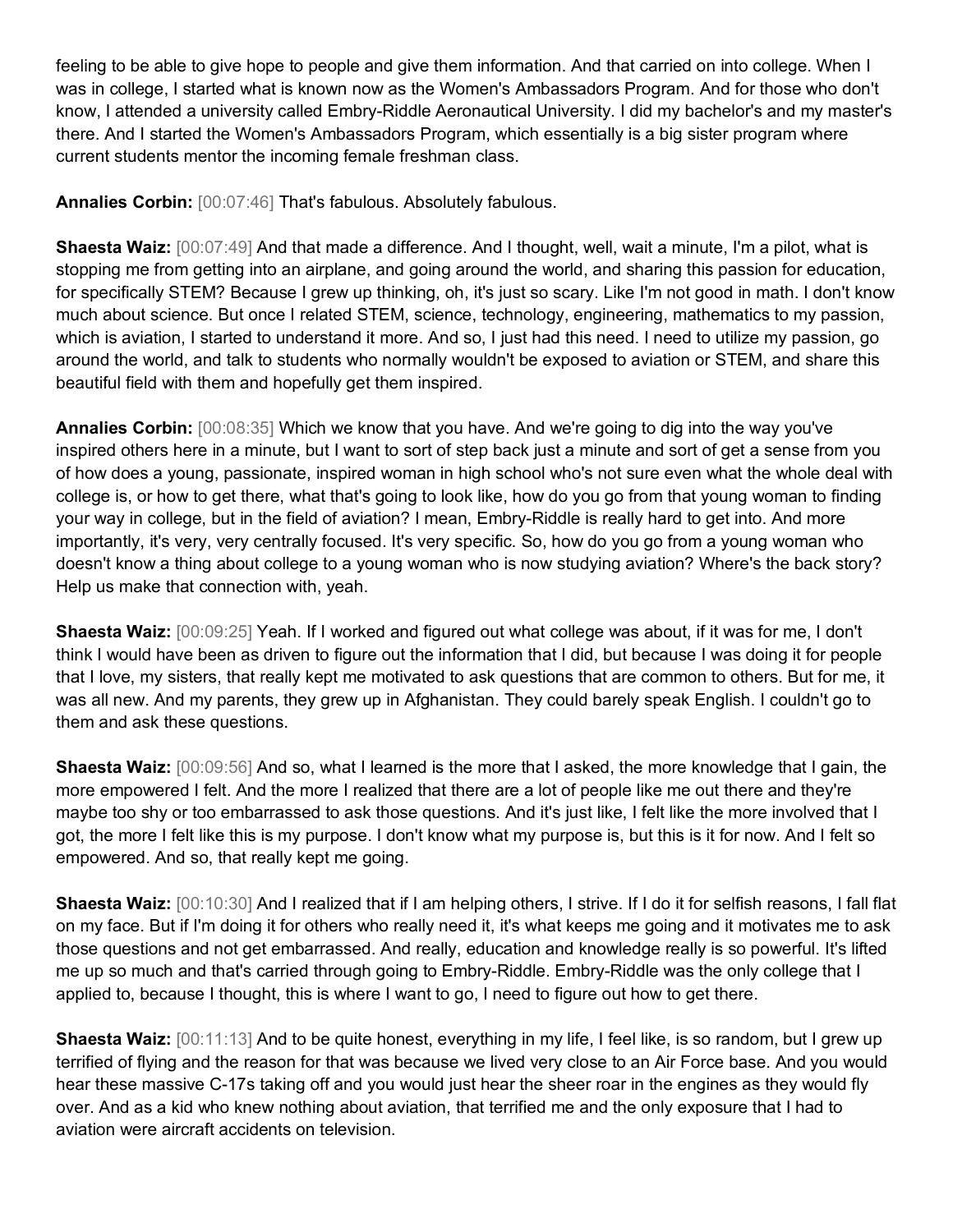**Shaesta Waiz:** [00:11:47] So, I was very afraid of flying. And when I was 17, after graduating from high school, I received a scholarship from my high school specifically to me. They chose me and it was a scholarship that the terms were, to get this money, you need to go to college, and we're giving this to you because we believe in you, and we want you to go to college, and you've done so well in high school. So, that empowered me.

**Shaesta Waiz:** [00:12:16] And after high school, I went on a flight from California, where I grew up, to Florida. And there I was, 17 years old, sitting in the back of a Delta Airlines flight, really afraid of flying. And when that jet took off, it was like all of my fears just stayed on the ground and it was just beautiful to be up in the air. And suddenly, the city that I grew up in, this town, it looks so small from my window.

**Shaesta Waiz:** [00:12:45] And I just had this perception of the world, and it just seemed so exciting that this is what new pilots get to see every day, and I thought, this is what I want to do for the rest of my life. Yeah. It's just been an amazing journey. But I have to say, it was a lot of being brave, getting out of my comfort zone, and really trusting my intuition, and believing in these things that would come to me like getting on an airplane, and flying, and having this feeling that I want to become a pilot.

**Annalies Corbin:** [00:13:18] That is an amazing story. And I know you hear that all the time. And I've heard you tell pieces of this story, full disclosure for our listeners, before. And I'm fascinated every single time by the telling of the story, in part, because I mean, it was a brave thing to do on so many levels. I mean, to literally just take this leap and know in your heart of hearts that it was going to work out for the best and it was going to make a difference.

**Annalies Corbin:** [00:13:46] And so, I do want to fast forward a little bit and you're through college, you become a pilot, you do all of those components, and then walk us through sort of the next piece of the story that says, hey, I'm a young woman, and what the heck, let me fly solo around the world, right? And granted, the reason for the mission, if you will, to inspire others to be brave, to have passion, and to recognize that they, too, to be part of the great STEM ecosystem that is, but along the way, I suspect that there were many more pieces to it than that.

**Annalies Corbin:** [00:14:33] So, walk the listeners just sort of at that sort of high level about why that journey, why do it that way? And the stops along the way that allowed you to tell the story and inspire others, you were getting a lot out of that as much as they were getting, but at the end of the day, when you look back on it, sort of what was your purpose and mission that you then now still carry forward? Because I do want to get into your current work on our conversation.

**Shaesta Waiz:** [00:15:05] So, typically, when you become a pilot, there are three categories of flying that you can do. And this is very general, but it's either join the military and fly for the military or fly for the airlines. And the third option is to fly business or corporate aviation, which any major corporation out there typically has a flight department, a sports team. And so, that flying where you fly that corporate's jet or business aircraft, that's called business aviation.

**Shaesta Waiz:** [00:15:42] So, it's these three broad categories. And to be quite honest, I didn't see myself in any of these three buckets. And it wasn't like, I thought, I don't want to be an airline pilot, I don't want to fly for the military, I actually gave it a good shot. I interned with a huge airline in the west coast of the United States, and I had an amazing experience there. And I worked a lot with pilots and I got to jump seat in the cockpit of this airline.

**Shaesta Waiz:** [00:16:18] I also went out in Alaska and spent about a week with the Air National Guard there to learn about what military flying is all about, and that was very insightful. And then, I went on tours and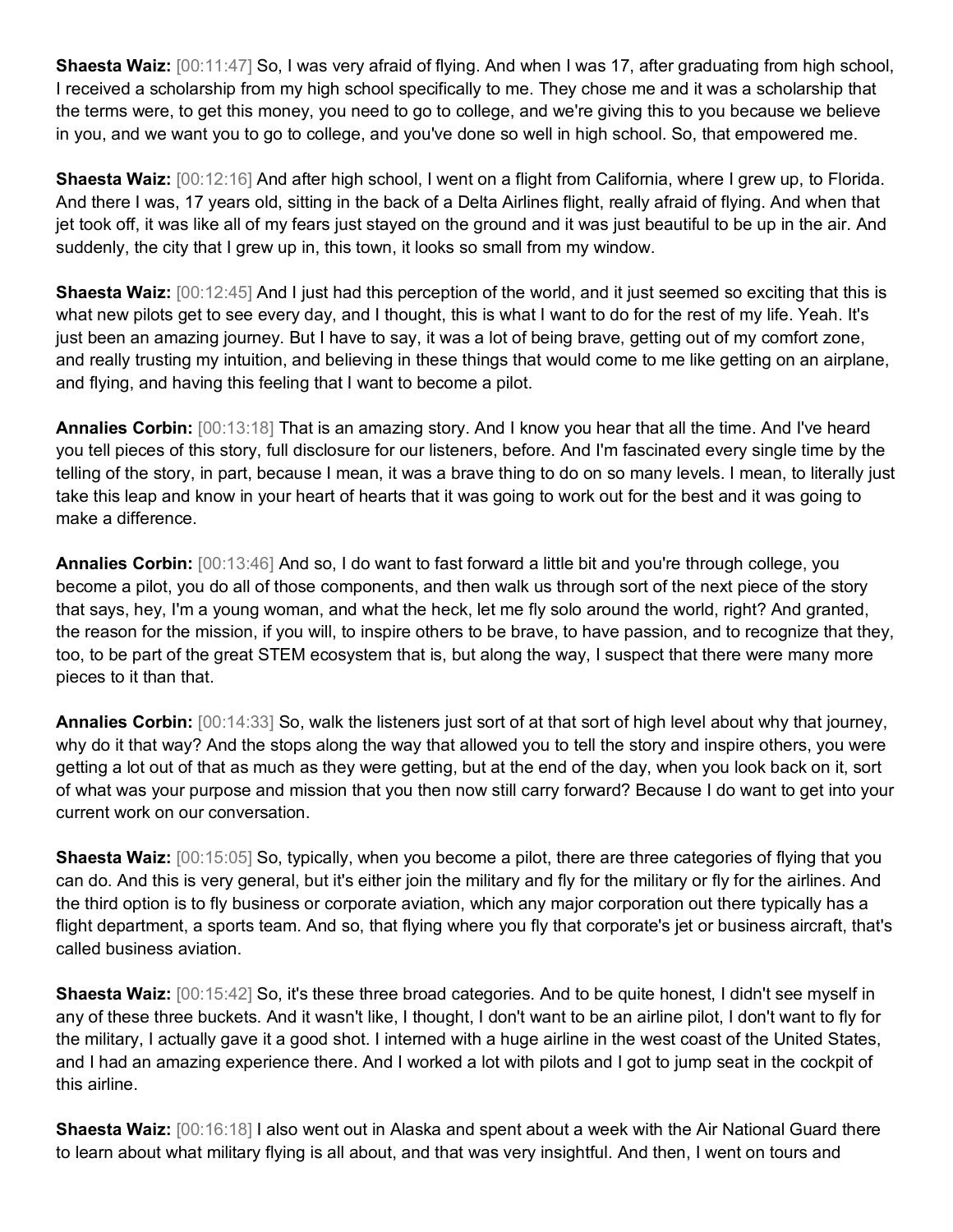attended very big business aviation conferences that were taking place around the United States. So, I really tried to do my homework and figure out where do I belong, and I couldn't find myself belonging anywhere. And so, one day, I took a step back, and I thought, okay, if money wasn't a factor, like take everything out, Shaesta, what do you want to do?

**Shaesta Waiz:** [00:16:59] Like what is your perfect ideal job? And I came to this conclusion that I want to fly my small plane around the world and share with others the importance of education, the importance of stepping outside of your comfort zone, and being introduced and exposed to careers in STEM and aviation. And more specifically, I want to do this for women because I feel women are not represented in the STEM fields and in aviation. There's a big gap.

**Shaesta Waiz:** [00:17:34] And these fields are missing a great deal of talent because women are not a part of it. And so, I initially had this idea, but I thought I could never be brave enough to get into a plane and actually fly around the world. But the more that I advanced in my flight training and the more flying that I did, I learned a very big lesson. And that is, at the end of the day, the aircraft, when you are pilot in command, the aircraft doesn't know if you're a man, if you're a woman, if you're from Afghanistan, if you're from Ohio, if you have blue hair, black hair, the color of your skin, those factors that hold us back, it's irrelevant.

**Shaesta Waiz:** [00:18:24] The only thing that's important when you are flying is your ability to fly that aircraft. It's such an unbiased environment. And knowing that, it empowered me to be who I am, and race my background, and race who I am and what I look like, and just go for it. And so, the more that I learned this lesson after every flight, the more empowered I felt. And I got to one point where I told myself, I can fly around the world. There have been seven women before me who have done it and I don't know what's separating me from them.

**Shaesta Waiz:** [00:19:05] Like we all have this passion for aviation, we're all human, we're all women, if they can do it, I can do it. And so, that was really the purpose of this flight. That's how it all started. And sure enough, I mean, I wish I could tell you, Annalies, it all happened like overnight, but the reality is that it took four years of hard work, of dedication, of fundraising, of putting proposals together. I mean, it was just nonstop. I had dedicated my life to this purpose to empower the next generation to pursue careers in STEM and aviation. And I'm so glad I never gave up with those four long years. And it all happened in 2017.

**Annalies Corbin:** [00:19:52] Yeah. And it's an epic journey and there's a lot of information out there and the Dreams Soar website provides a fair amount of information about the details of the flight and the adventure. And so, I want to kind of not go there, but encourage our listeners, please go there, because actually, the story of that 145-day journey is it's fabulous, so hopefully.

**Annalies Corbin:** [00:20:21] And there are lots of stuff to sort of dig into, but I want to sort of step back away from that singular set of 145 days and really talk about, Shaesta, the impact that that journey, that adventure, that ordeal, because there were components of it, there were a bit of an ordeal, the bravery, and everything that came out of that, and sort of look at it sort of from the lens of everything that happened since then, and the work and the passion you've had to take that adventure and bring it home, if you will, in a real global sense, and to make components of that very, very accessible to students around the world for the work that you're doing now.

**Annalies Corbin:** [00:21:07] So, let's talk a little bit about after that was all completed, and now, sort of the work that you're doing specifically. So, share that with our listeners, because a lot of our listeners are folks in the community, parents, but it's a lot of teachers, right? And it's a lot of folks at science museums and libraries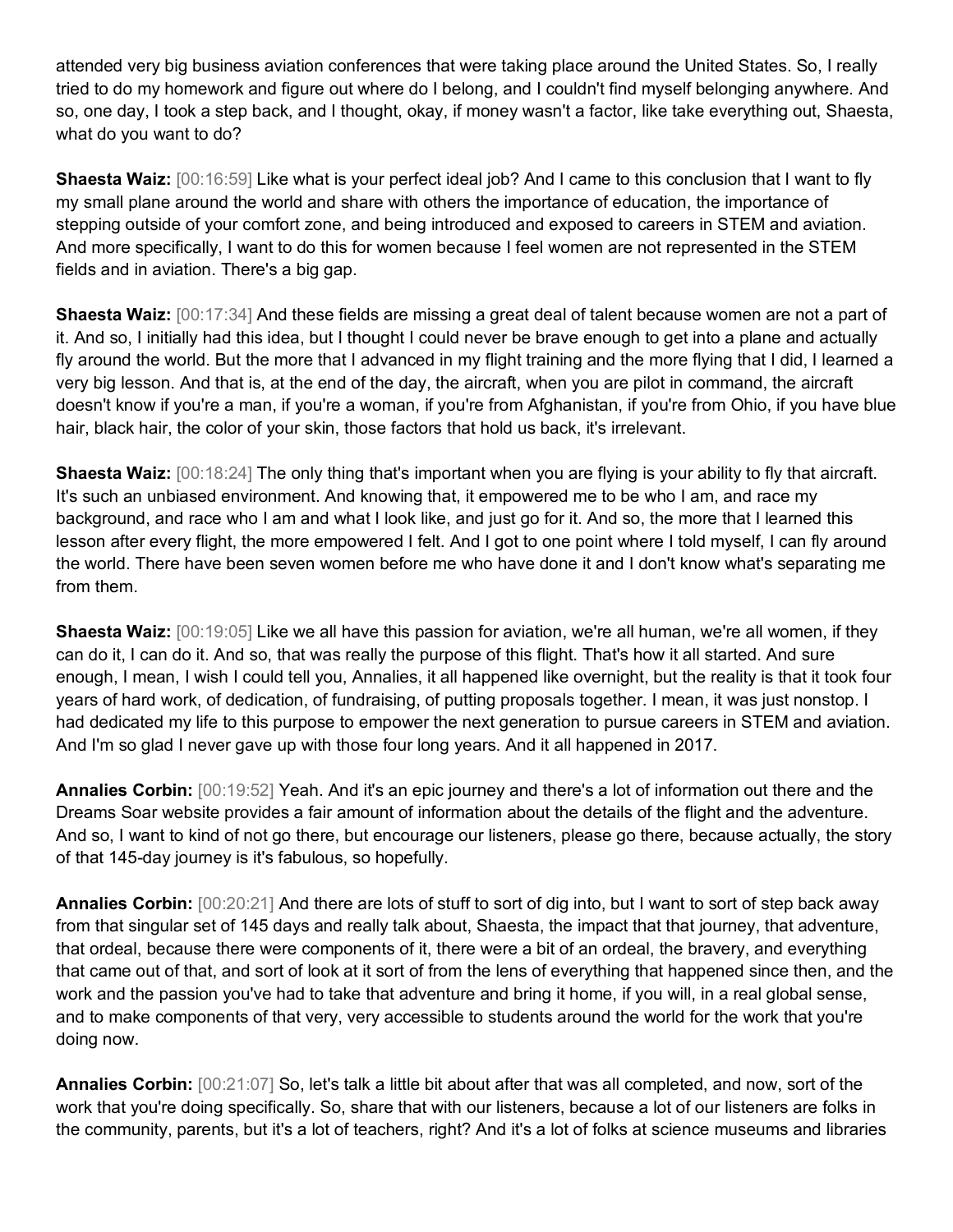that are gathering the stories that we're telling and trying to figure out how they can bring those stories or elements of the work for the folks that they're hearing into their own communities. So, share that with us.

**Shaesta Waiz:** [00:21:41] Right. Absolutely. So, yes, if you can visit dreamssoar.org, you read a lot on there. We also have a YouTube page highlighting the global flight around the world. But when I landed 145 days later on October 3rd, 2017, we had reached 3,000 children. And this, Annalies, was not like a big conference room. I mean, this was 3,000 kids face to face, giving them hugs, shaking their hands, speaking to them face to face. It was that type of interaction.

**Shaesta Waiz:** [00:22:22] And around the world, what we had were planned outreach events. So, it was very important that the goal was not for me to set a world record and fly around the world. The goal was how you reach as many children as we possibly can. So, along the way, we hosted outreach events where it was structured to give an instruction to these children about STEM, and the different careers in STEM and in aviation. And through the flight, we had reached 3,000 children around the world and it was a total of 30 stops where I would go down and interact with these children.

**Shaesta Waiz:**  $[00:23:00]$  And once we finished the trip, Dreams Soar, the nonprofit, we visited an additional nine countries. We hosted an additional 29 outreach events around the world, and in total, we've reached over 12,000 children, again, introducing STEM and aviation, which it's not that big of a number, but I think that the intimacy, and the time and energy that we put into it, I mean, we really feel like we've made a great impact and there's so much more to do. So, that's kind of the successes that came from the trip.

**Shaesta Waiz:** [00:23:39] And for me, it's been very important to inspire the next generation and it's another thing to empower them. And I know when I went through college, I struggled a lot financially because aviation is very expensive. And I just remember pouring my heart out to all of these scholarships. And when I would hear back and I would get scholarships to support my flight training, it felt so good to know that people are believing in me and people are investing in women in this industry.

**Shaesta Waiz:** [00:24:12] So, our next step was for Dreams Soar to offer a scholarship, which we did in January of 2019 right before coronavirus kind of hit the United States, we're able to award a 5,000-dollar scholarship to a young woman from my alma mater, Embry-Riddle, a 5,000-dollar scholarship to empower her to keep going and to get through her flight training. And now, coronavirus has really changed so much, especially for aviation. I mean, if you think about it, people are not flying as much, especially internationally.

**Shaesta Waiz:**  $[00:24:54]$  So, it's been an interesting year both for the nonprofits as well as for the aviation industry, but we have been working really hard to—I can't talk much about it because it still at works and I've signed a non-disclosure agreement, but it's a very exciting Dreams Soar 2.0 that's going to empower children from around the world. We hope so. And so, we're busy working and we're just taking this time that it's not so busy in the nonprofit aviation world to really figure out how can we make a greater impact.

**Annalies Corbin:** [00:25:36] And I can imagine that in December of 2019, when you got to hand out that scholarship, I feel very emotional on your behalf, right? And that's kind of a crazy thing, but I'm sitting back and I'm imagining what that would feel like for you to have come that long journey and to get to the point where you are now handing the same sort of opportunity that, quite frankly, a lot of strangers handed to you, right? That you're handing that to another young woman. That must be incredibly gratifying. And yet, at the same time, I can only imagine the inspiration you were getting from this young woman, because you can see the potential, you've lived it, right?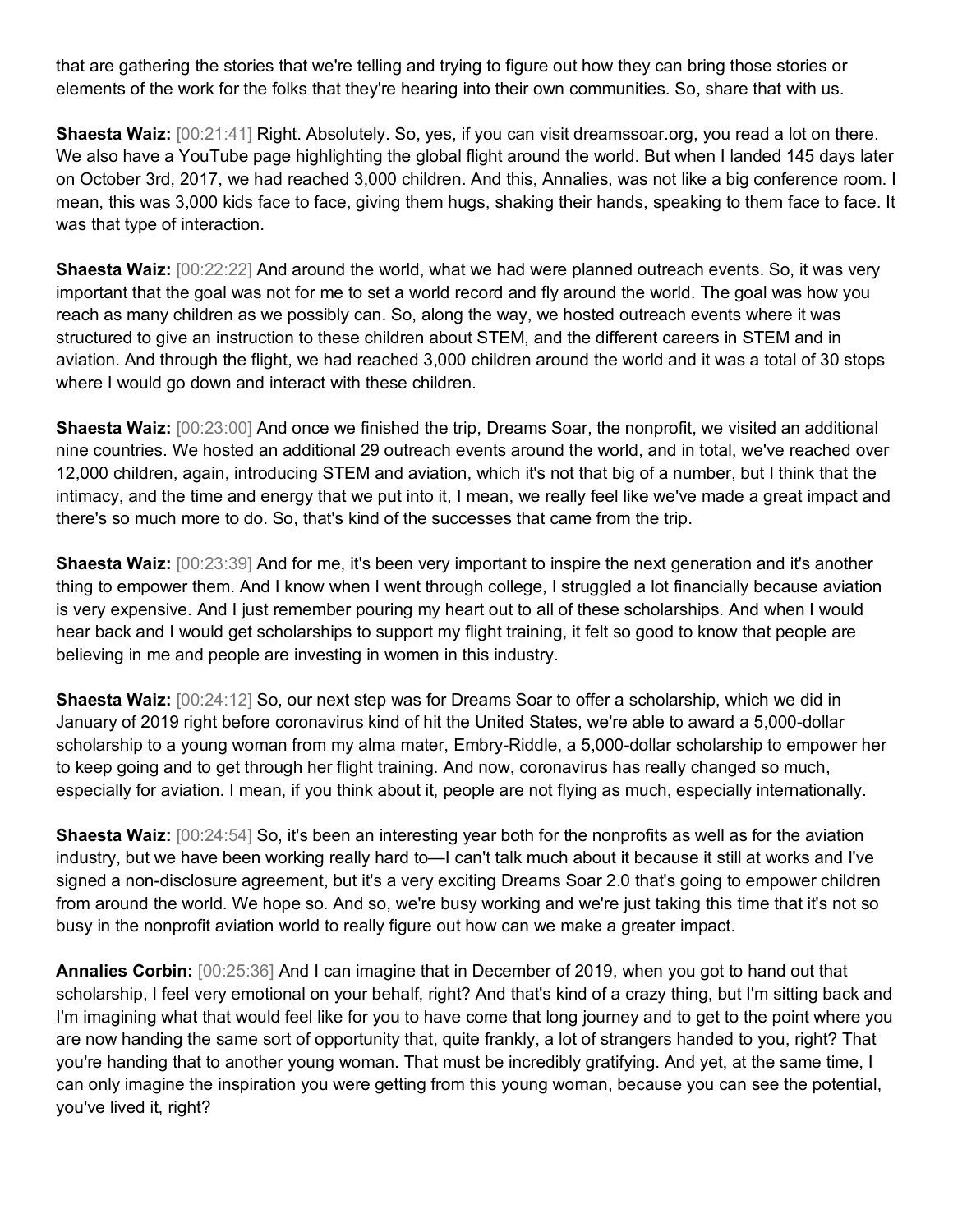**Shaesta Waiz:** [00:26:27] Absolutely. I mean, it's incredible because I've been in her shoes. I know how it feels when you are barely holding on and you have all of these dreams to become an airline pilot or to become a pilot, a professional pilot. And when you get that scholarship, it just empowers you, and lifts you up, and makes you feel lighter. And that was an important next step for Dreams Soar. It was like, we have to do this.

**Shaesta Waiz:** [00:26:56] So, it took our team some time to fundraise and build that up, and we hope to do it again, especially to a young girl outside of Embry-Riddle, just to give people opportunities in different situations in different parts of the United States. So, more to come on that. But absolutely. I mean, I was just such an emotional wreck when we put the scholarship out and we had a big ceremony, too. And it was an incredible feeling to do that and I want to be able for this organization to continue to do this for years to come.

**Annalies Corbin:** [00:27:35] That's fabulous and absolutely inspiring. So, in addition to that piece of work, you have a children's book. I just want to make sure that our listeners know, you have a children's book called Fly, Girl, Fly! That you co-authored with Nancy Rowe Pimm. So, tell our listeners just a touch about the book and what age group because I'm sure folks will want to get their hands on that, so that's pretty fun.

**Shaesta Waiz:** [00:28:04] Absolutely. So, Fly, Girl, Fly!, it's called the story of Shaesta Waiz, which I'm like, Shaesta Waiz, how is this possible? One thing that I've learned is representation matters. And I remember going to the library and never really seeing someone, a pilot, a female pilot that looked like me whose story was out there. There are a lot of pilots with a diverse background that are out there, you just never really get to hear about them or stories and books are not published about them.

**Shaesta Waiz:** [00:28:37] So, my first big goal was we need to get a children's book out there and it needs to tell the story of being born in a refugee camp, and my family coming from Afghanistan, and me being this shy, young girl in class, and just having a sense of like not having a purpose, and that all turning around as I found aviation, and furthermore when I flew around the world. So, it's a beautifully illustrated book.

**Shaesta Waiz:** [00:29:08] And Nancy Rowe Pimm is actually a Columbus, Ohio native and she's written a couple of aviation books as well as other books. She had been with me kind of following along since the very beginning. My first stop actually on this global flight was Columbus, Ohio, to honor Jerrie Mock, the first woman to ever fly solo around the world back in 1964. It was great to work with Nancy. The book is out on Amazon. It's actually right there. I don't know if you can see it.

**Annalies Corbin:** [00:29:40] Oh, yeah. There it is behind her. Yeah.

**Shaesta Waiz:** [00:29:44] And it's just really to inspire the next generation, whether you're a boy, or a girl, or from any part of the world, all of my profits and proceeds go to the nonprofit for things like scholarships. And so, that's been very exciting. And now, I'm kind of working on an adult's book. I don't have a writer lined up yet, but I've been so inspired by some of the books that I'm reading right now, and I want to be able to tell this story in an adult capacity so that people who are aviation enthusiasts or just curious about the world and the importance of empowering the next generation. I want this book to be written for those adults, those teachers that you had mentioned. So, that's something that's in the works right now.

**Annalies Corbin:** [00:30:35] Absolutely. And so, I always love to close this program by recognizing the fact that our listeners are coming from all over the world and they are in a variety of different circumstances and settings, very much the theme of this conversation that we've been having today. And I can see because I can imagine in my mind and because I've worked with enough schools from around the world over the years to know that folks are sitting there saying, what Shaesta has done is amazing, and the way she's inspired others and kids to be brave at the end of the day, to be brave, to take a leap. How can I do that?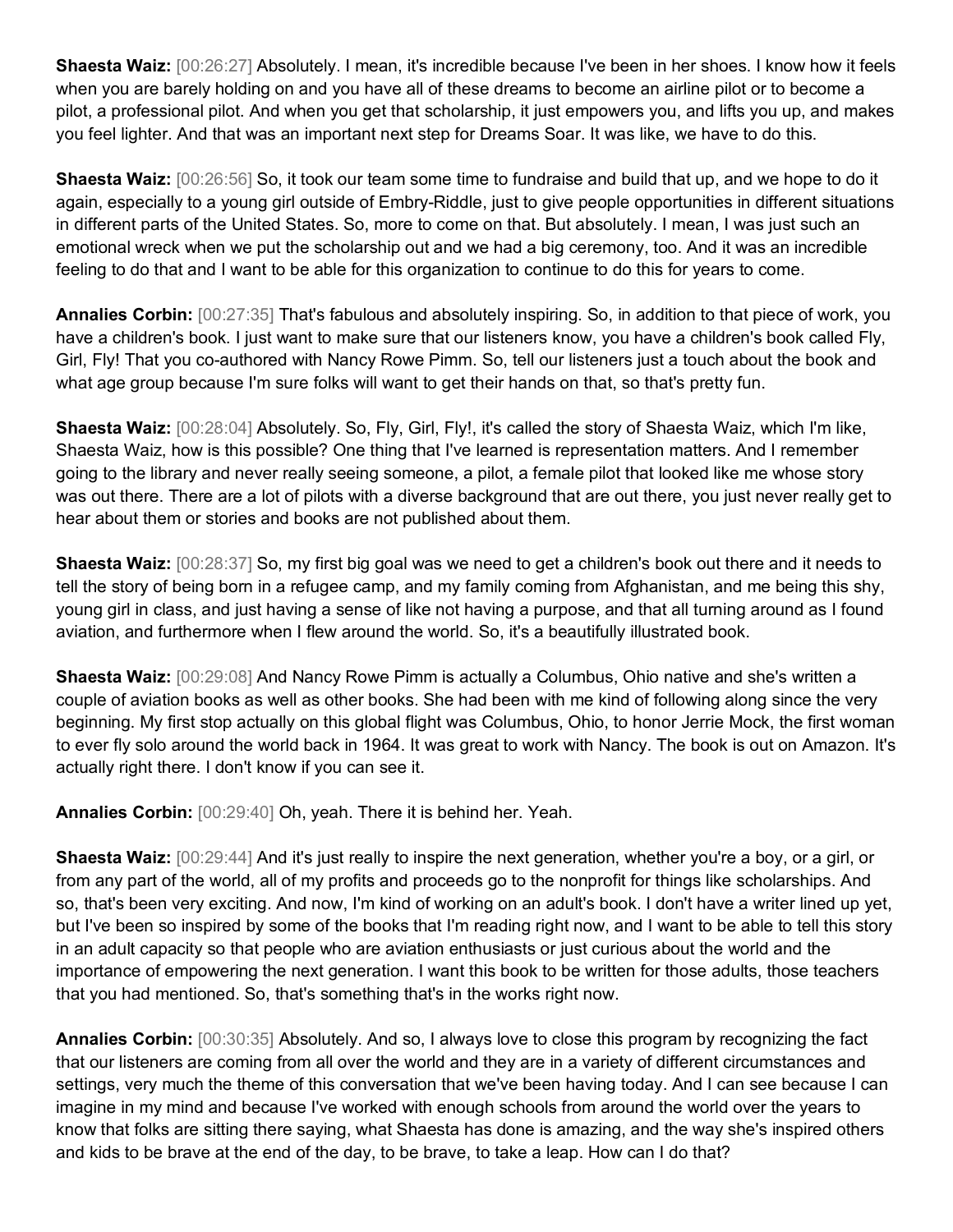**Annalies Corbin:** [00:31:23] And whether it's aviation or anything else, I guess the question that I'm really asking, Shaesta, there's a teacher sitting there saying, I would really like to bring this type of inspirational thing, whatever it happens to be, whatever that industry sort of lens is into my classroom and really inspire students to imagine what's possible. From your own experience, two things. The first one is, what do you say to the adult that's contemplating trying to get creative about, how could I inspire children? And then, with that child's hat on, if there was something you could go back and either have access to or do differently, what would it be? Because I suspect there's a synergy between these two questions.

**Shaesta Waiz:** [00:32:06] Absolutely. This is a very interesting question and it's something that a lot of our research and work goes into, is how can we make that difference? How can we make that impact? And sometimes, it's as basic as exposure, but not exposure in the sense of which I think the Wright brothers, Amelia Earhart. I mean, these are real heroes that have paved the way for aviators like me to go out there and be brave, but I've learned that some people don't have that relation because it was so far in the past, it's not current.

**Shaesta Waiz:** [00:32:47] You don't see aviators in this day and age who are doing these types of flying and these types of projects. So, there are a lot of very incredible young people that are doing incredible things in STEM and aviation. And I think it's just taking the time to find that cool science nerd on Instagram from a teacher's perspective and making it more relatable versus your traditional black and white picture, Amelia Earheart, which I mean, that's my source of inspiration, it's just for the younger generation, making it relevant to them in a way where they see, they see through social media, they see through the news, through YouTube, and just incorporating what they enjoy through this inspiration.

**Shaesta Waiz:**  $[00:33:37]$  I think it's been very effective for us. And for the student perspective, I mean, it's just students want to just—like first, we have to really pull it back a little bit because STEM and aviation can seem very intimidating, especially for young girls. It is a very male-dominated industry, but there is a lot going into changing that. And I hope in the next coming years, we can turn it around and have more balance between the genders. But for them, it's just exposure to what's out there, knowing that aviation is not what it used to be so many years ago.

**Shaesta Waiz:** [00:34:19] It is relevant. It is exciting and it's accessible to everybody. Because like I said, when you're in that aircraft, it doesn't matter who you are, where you come from, it's just your passion, your ability to fly, to operate that aircraft. And so, just showing them that it's not that difficult and that it is possible through the young generation out there right now who are proving that, I think, is going to be very important for these young kids to see and to relate to.

**Annalies Corbin:** [00:34:55] Absolutely. And thank you very much for that. We talk about that all the time at PAST, find a way to make whatever it is that you want to teach or share relevant, make it locally driven, recognize where your students or your audience is coming from and just really, really dig in. You can do it. So, that's a wonderful piece of advice for our listeners. And so, I thank you for that. And thank you so much, Shaesta, for sharing your story yet again and spending some time with us. We truly appreciate it. I thank you for being part of the show.

**Shaesta Waiz:** [00:35:28] Thank you for having me, Annalies. It's great, all the work you guys are doing and keep it up. And thanks again for having me. This was fun.

**Annalies Corbin:** [00:35:36] Absolutely. Thank you for joining us for Learning Unboxed, a conversation about teaching, learning, and the future of work. I want to thank my guest and encourage you all to be part of the